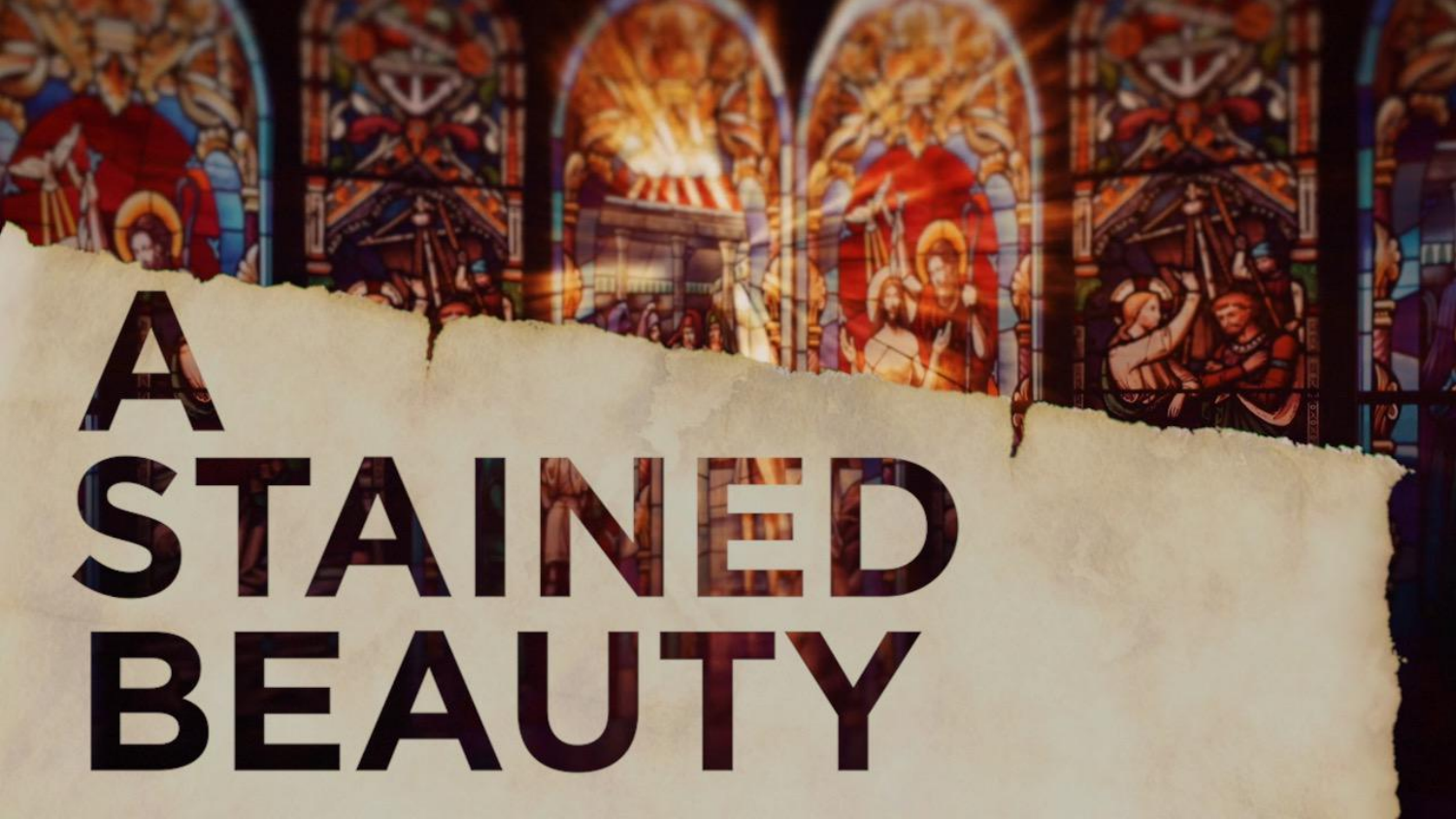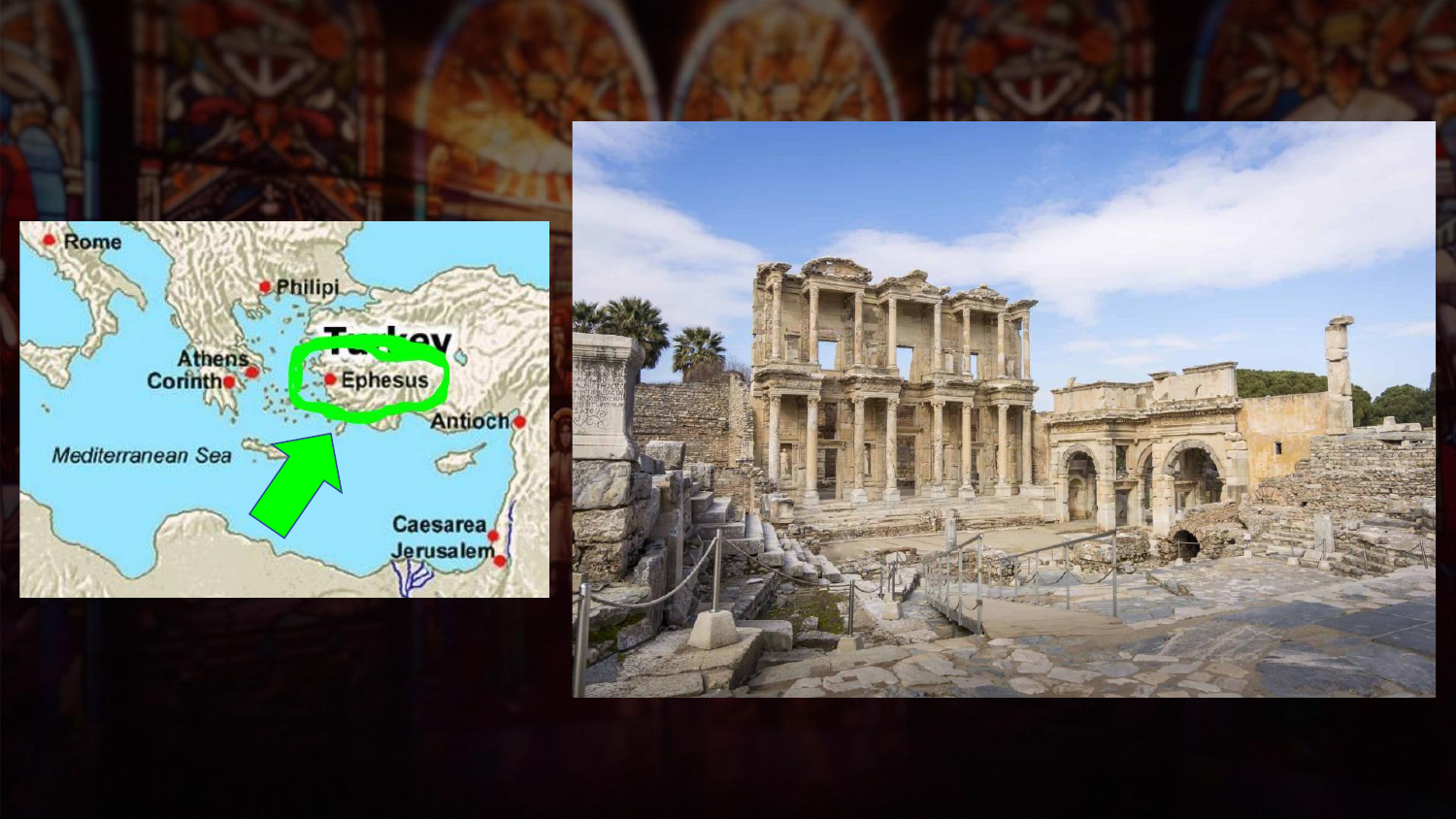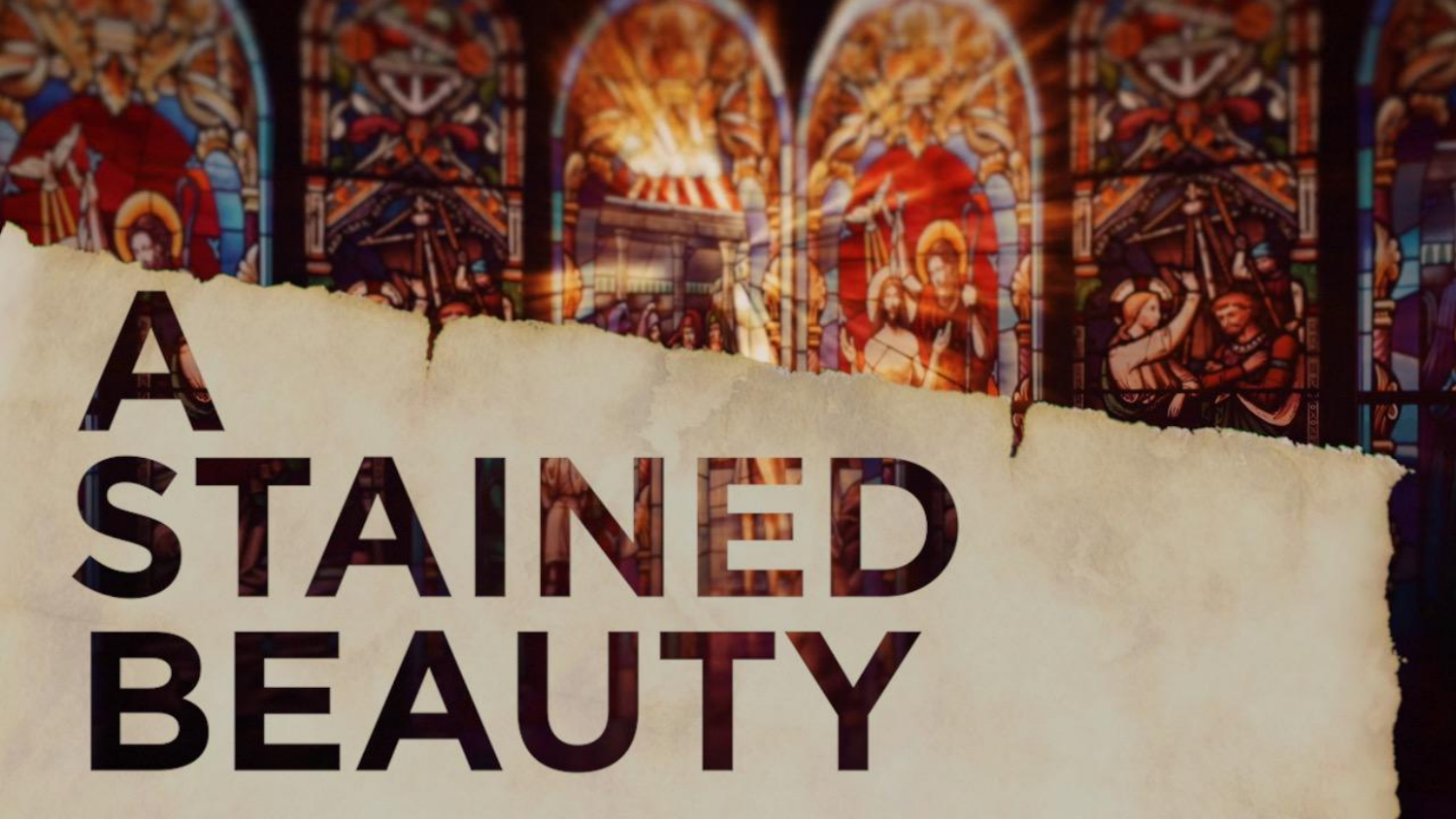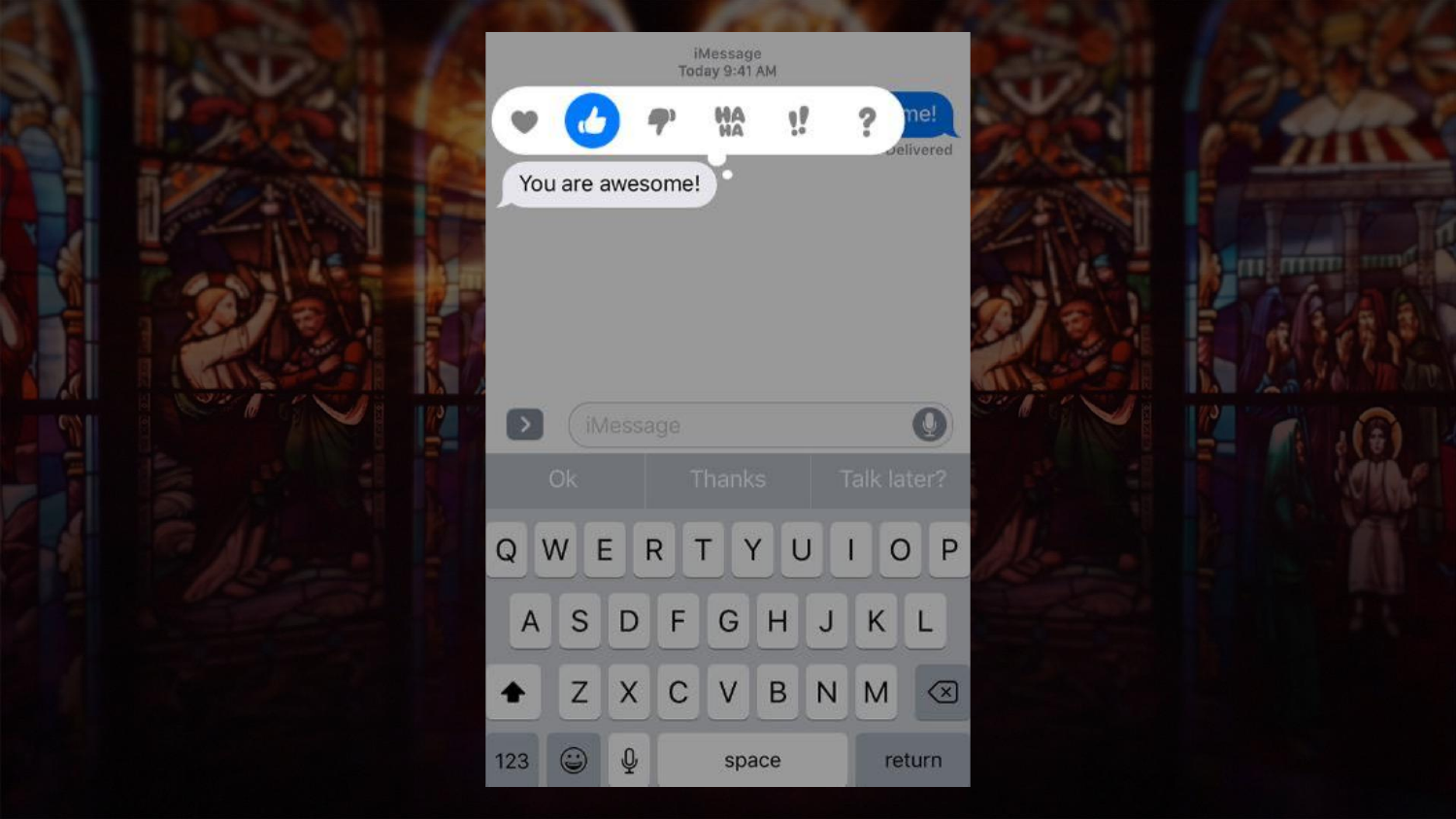# What is love?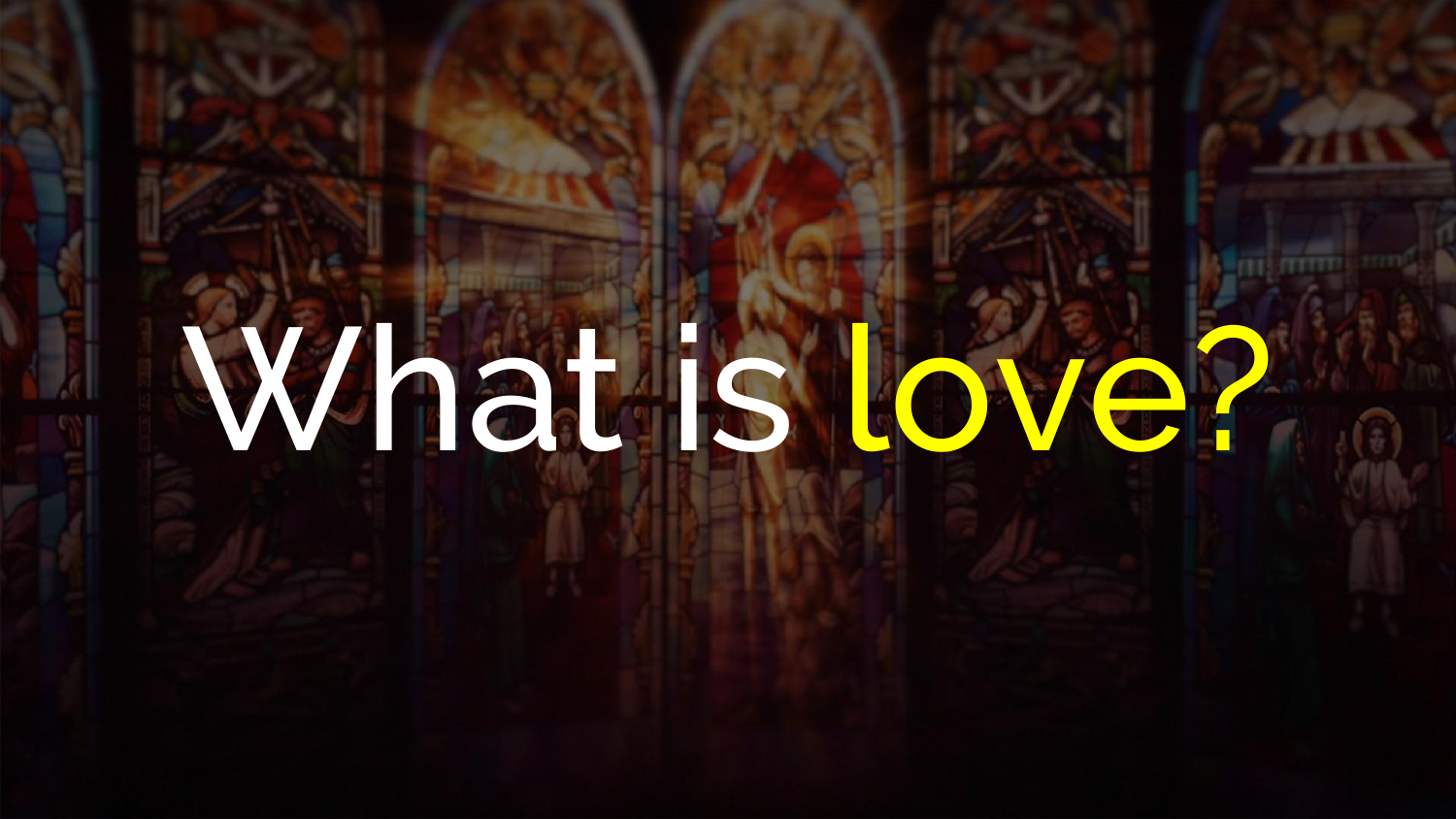#### **Eros** Sensual love

#### **Philia** Brotherly love

#### **Storge** Familial love

#### **Agape** Unconditional love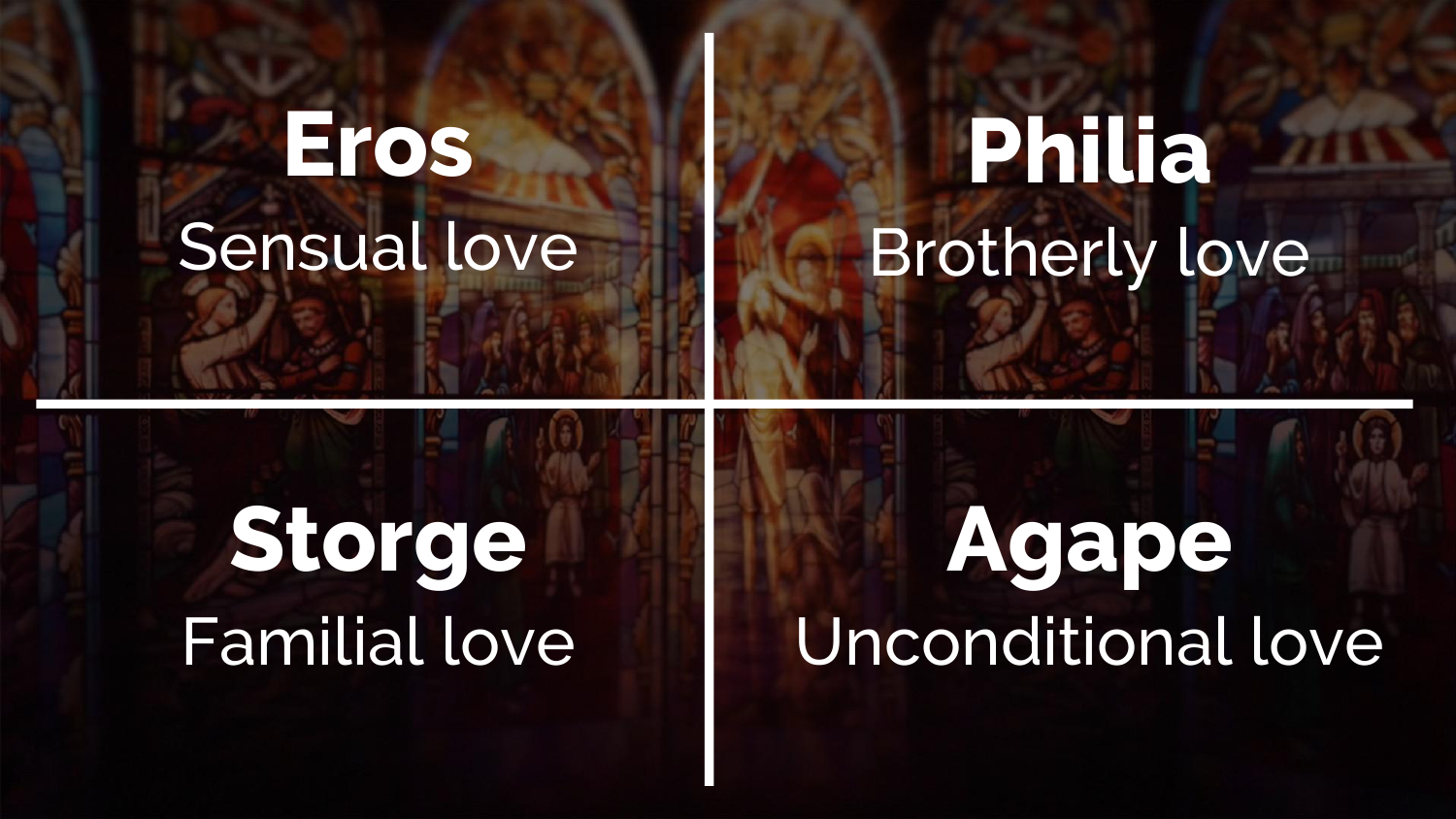## **Agape** Used 20 times in Ephesians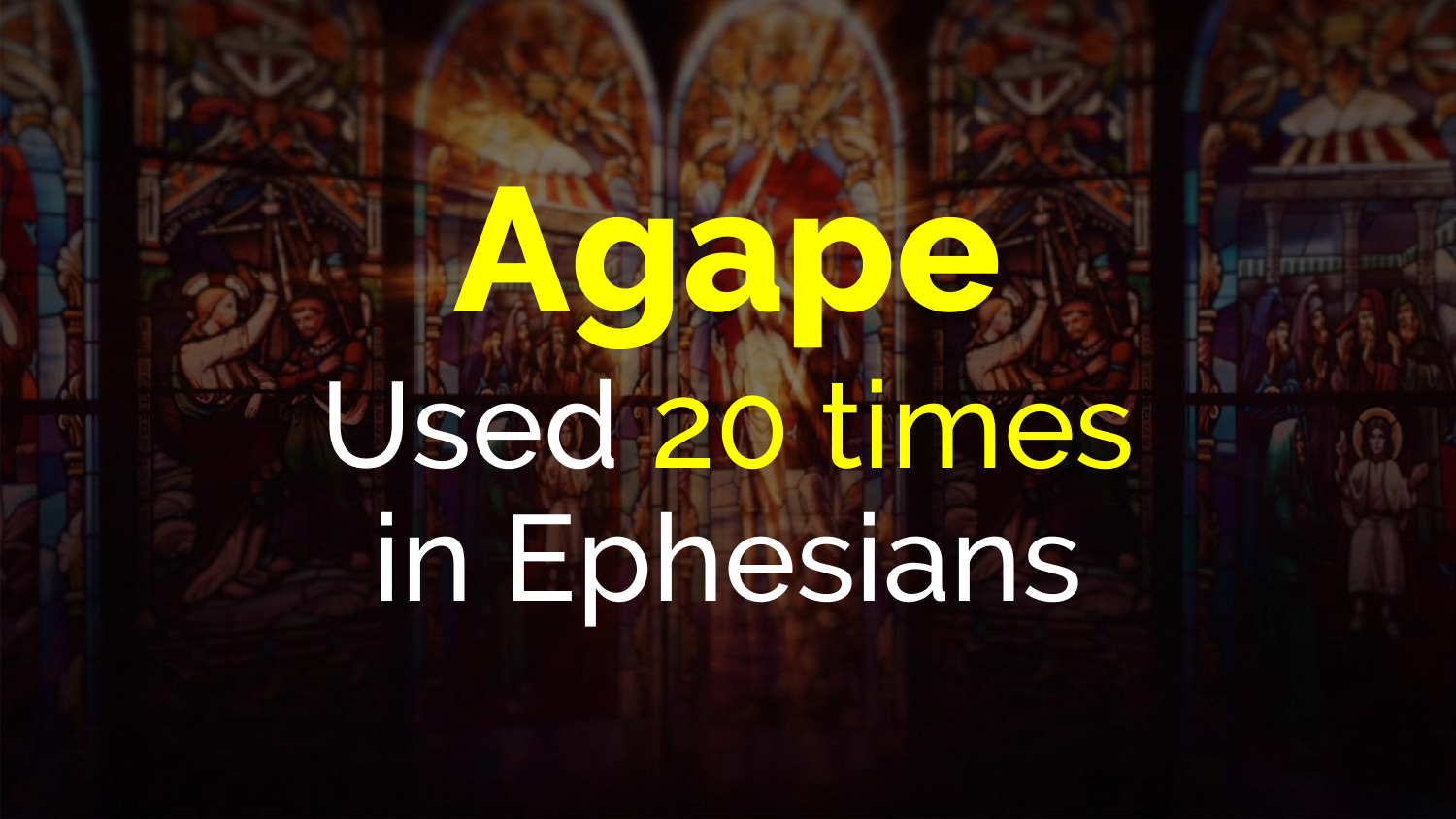"In love he predestined us for adoption to sonship through Jesus Christ. Because of his great love for us, God, who is rich in mercy, made us alive with Christ even when we were dead in transgressions." - Eph. 1:4-5, 2:4-5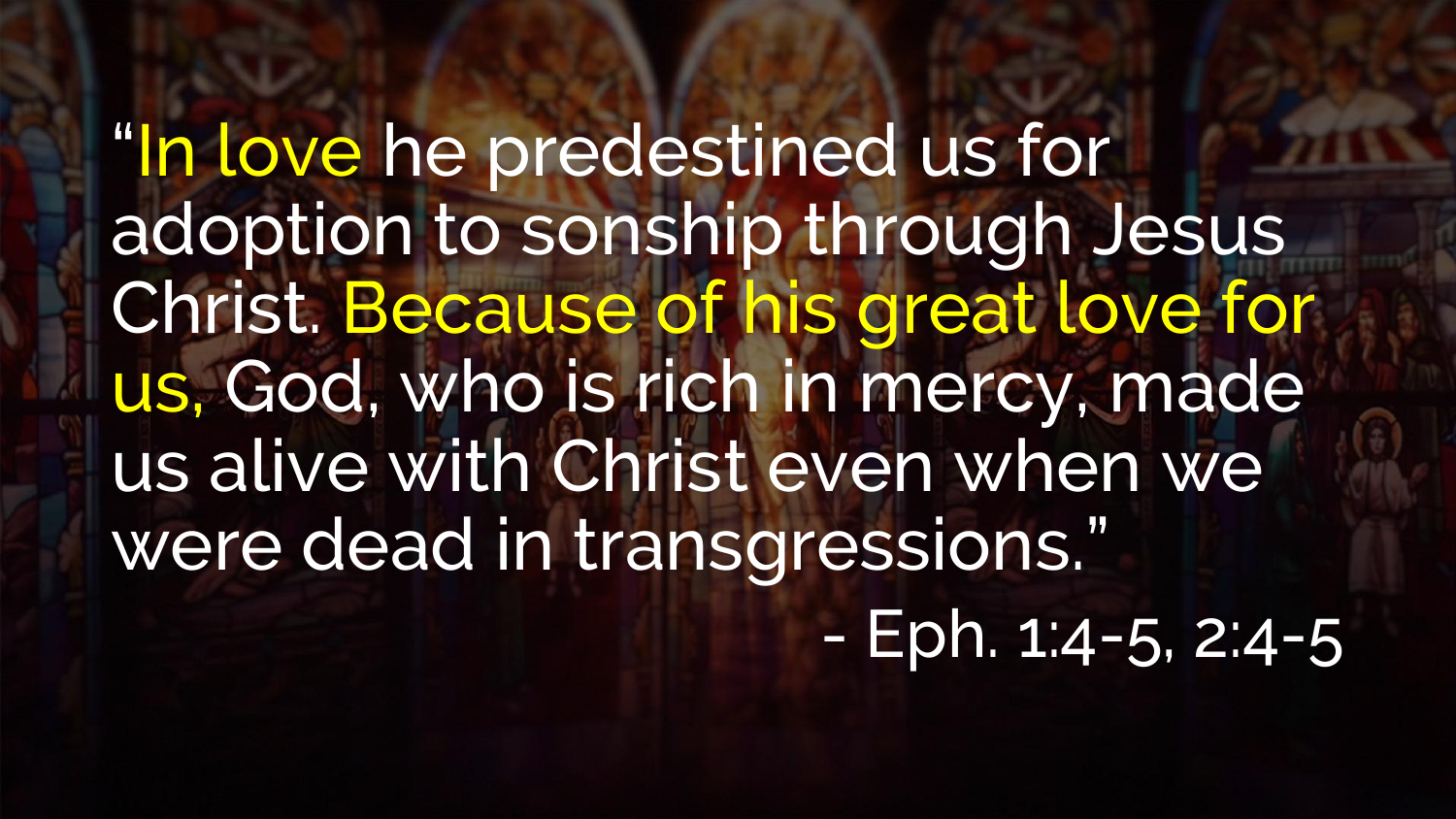### God is the Divine Initiator.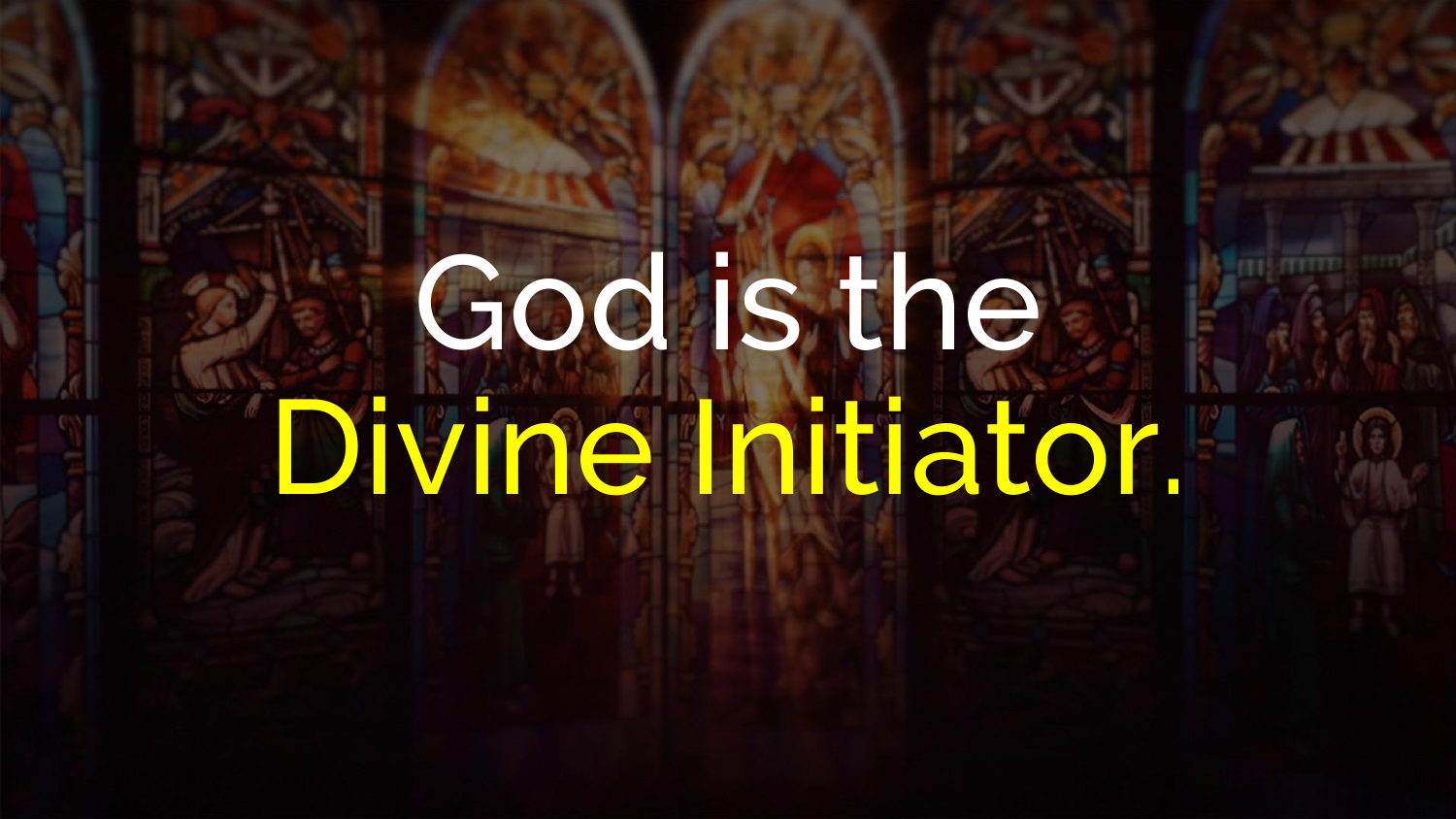"Beloved, let us love one another, for love is from God, and whoever loves has been born of God and knows God. Anyone who does not love does not know God, because God *is* love."

- 1 John 4:7-8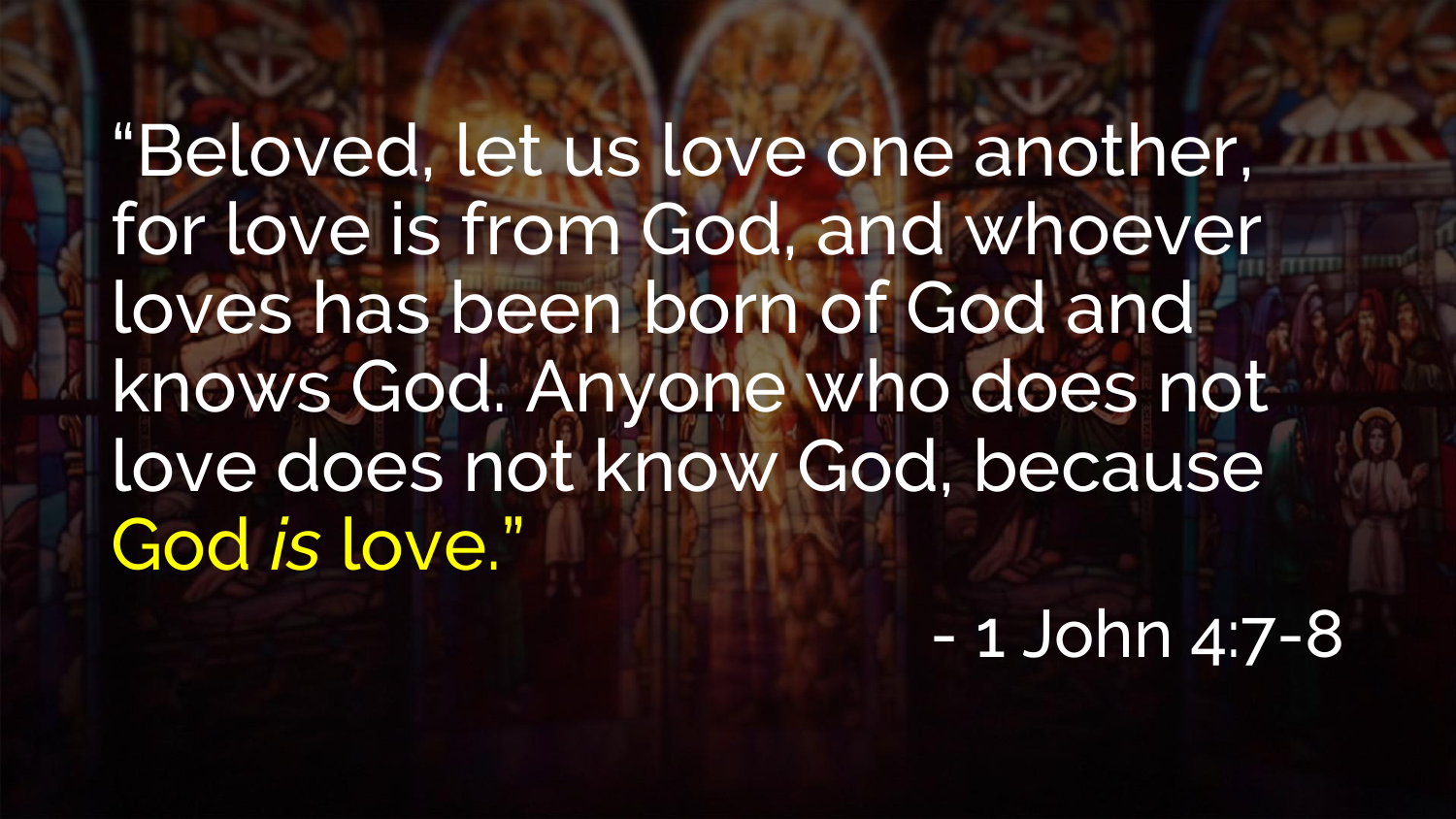Love is patient, love is kind. Love does not envy or boast. It's not arrogant or rude. It does not insist on its own way; it's not irritable or resentful; it doesn't keep a record of wrongs but rejoices with the truth. Love bears all things, believes all things, hopes all things, endures all things. Love never ends.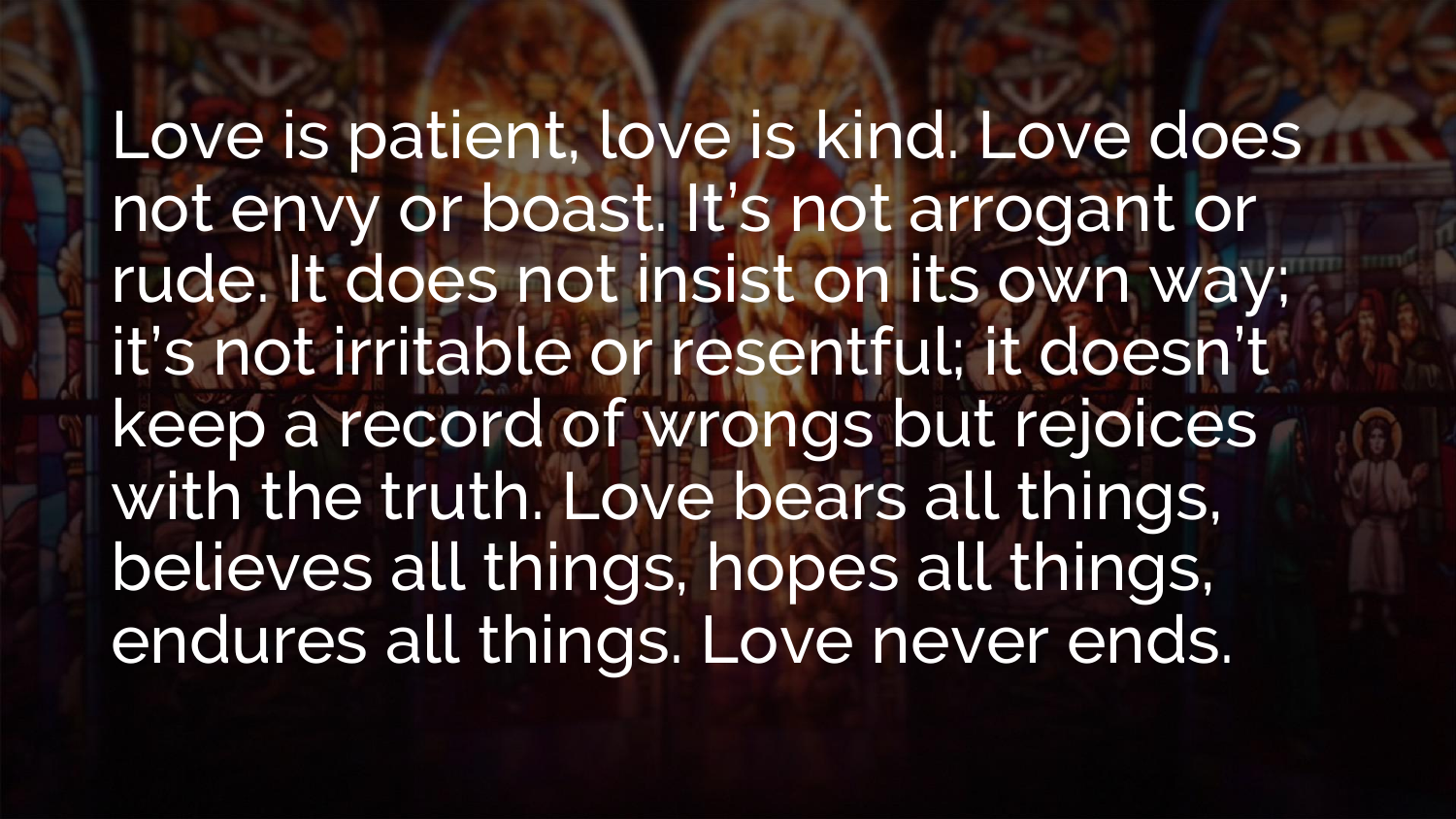God is patient, God is kind. God does not envy or boast. He's not arrogant or rude. He does not insist on His own way; He's not irritable or resentful; God doesn't keep a record of wrongs but rejoices with the truth. God bears all things, believes all things, hopes all things, endures all things. God never ends.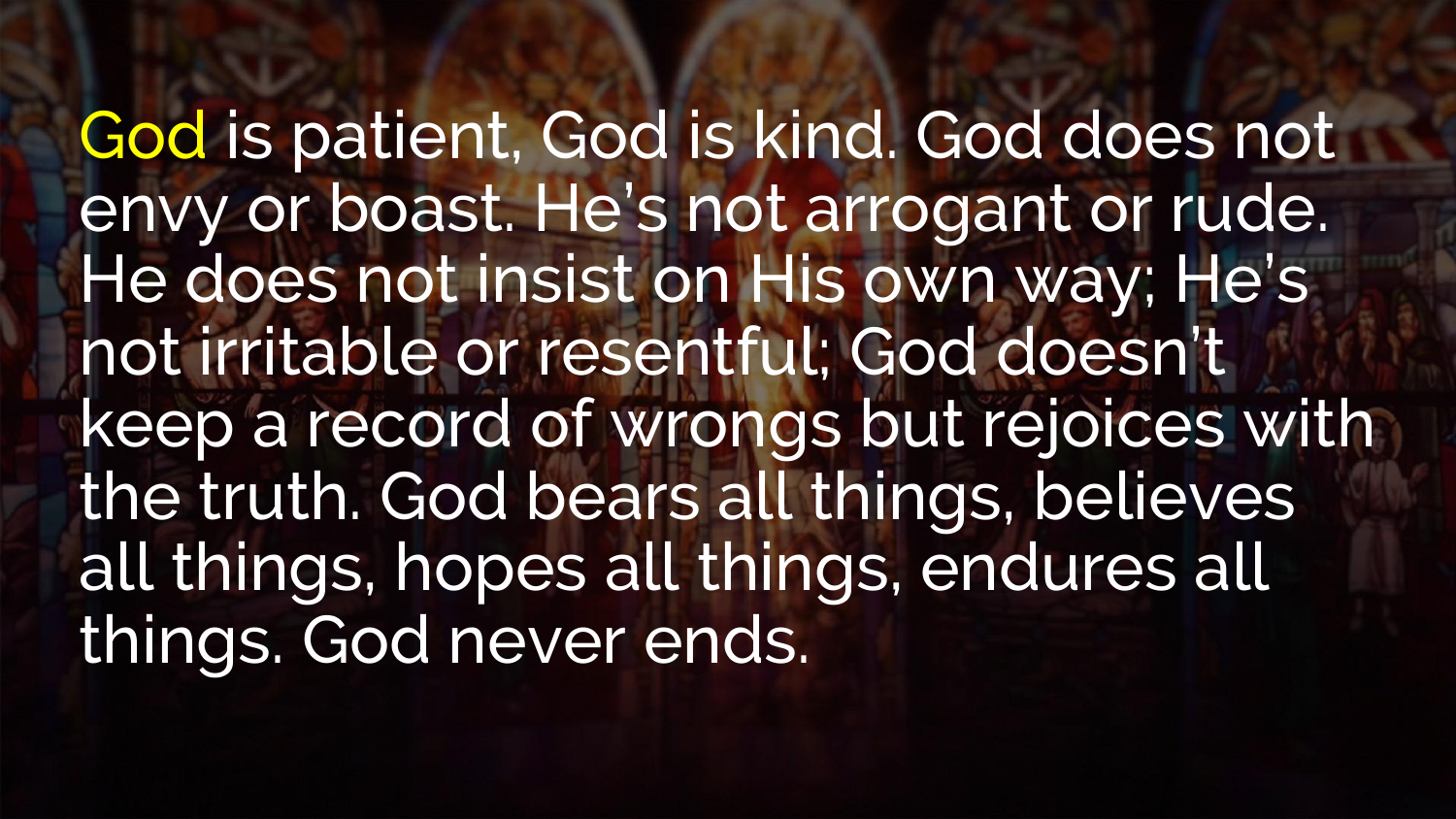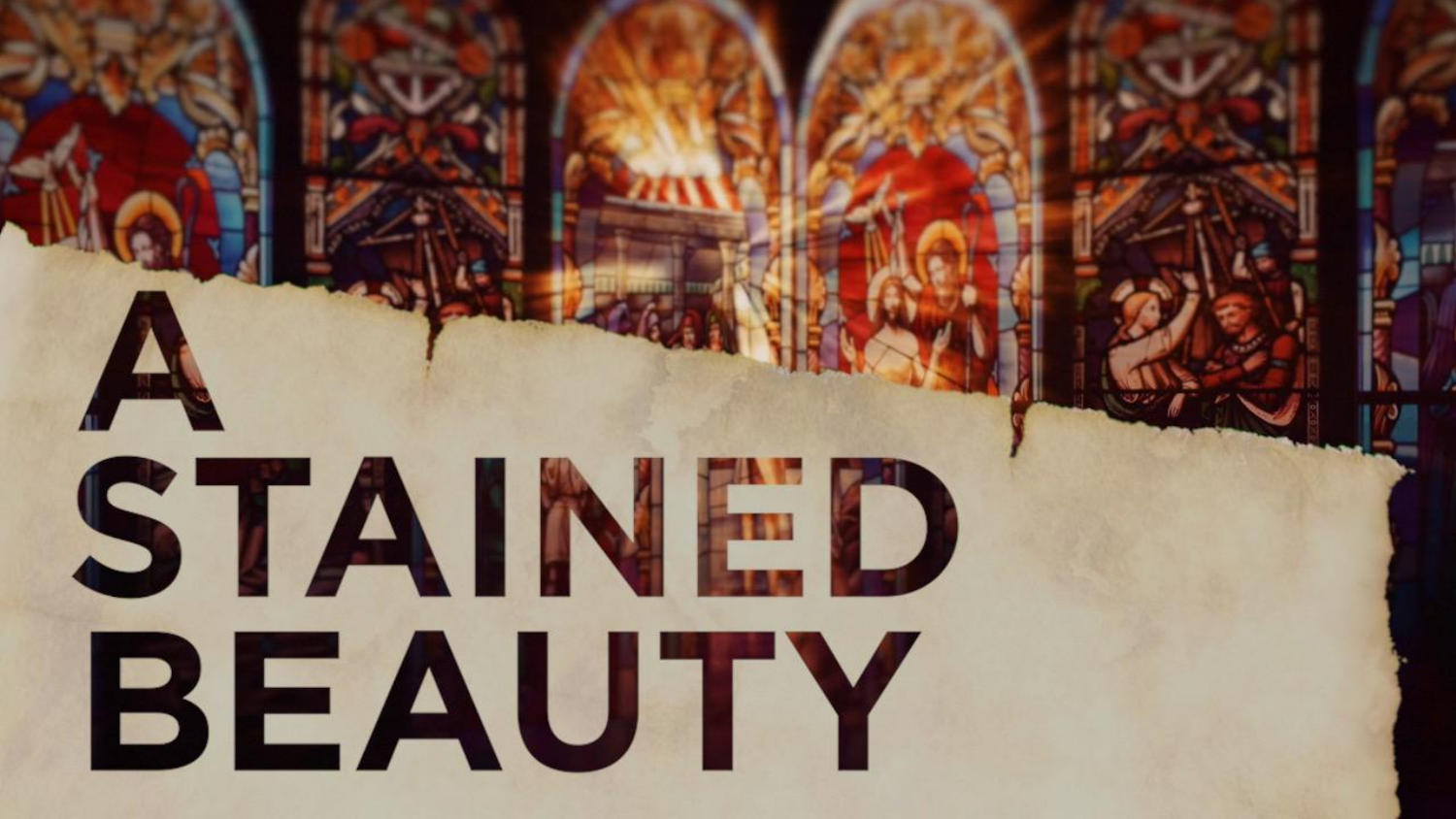"Therefore be *imitators of God*, as beloved children. And walk in love, as Christ loved us and gave himself up for us, a fragrant offering and sacrifice to God."

- Ephesians 5:1-2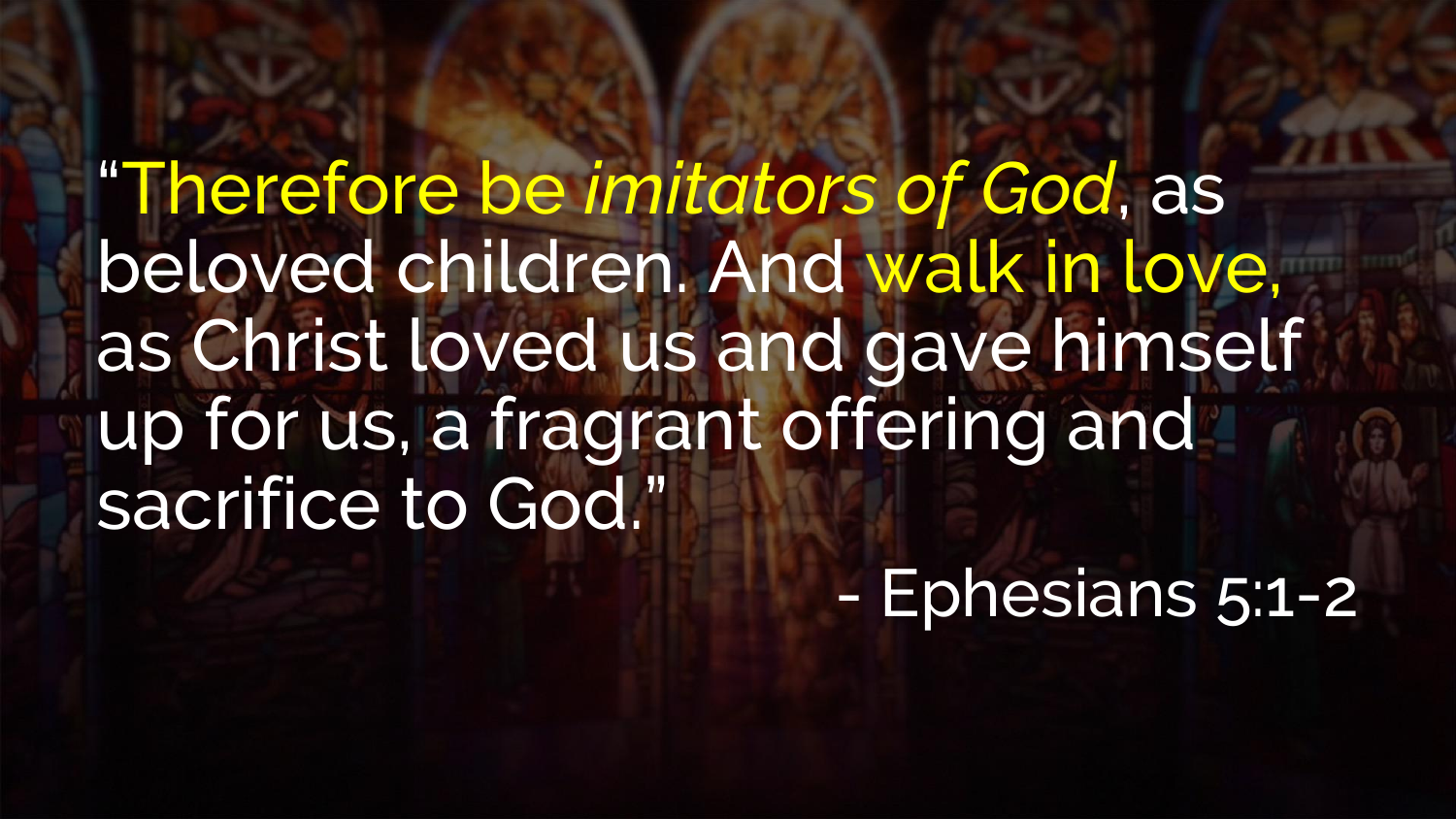Dan is patient, Dan is kind. Dan does not envy or boast. He's not arrogant or rude. He does not insist on His own way; He's not irritable or resentful; Dan doesn't keep a record of wrongs but rejoices with the truth. Dan bears all things, believes all things, hopes all things, endures all things.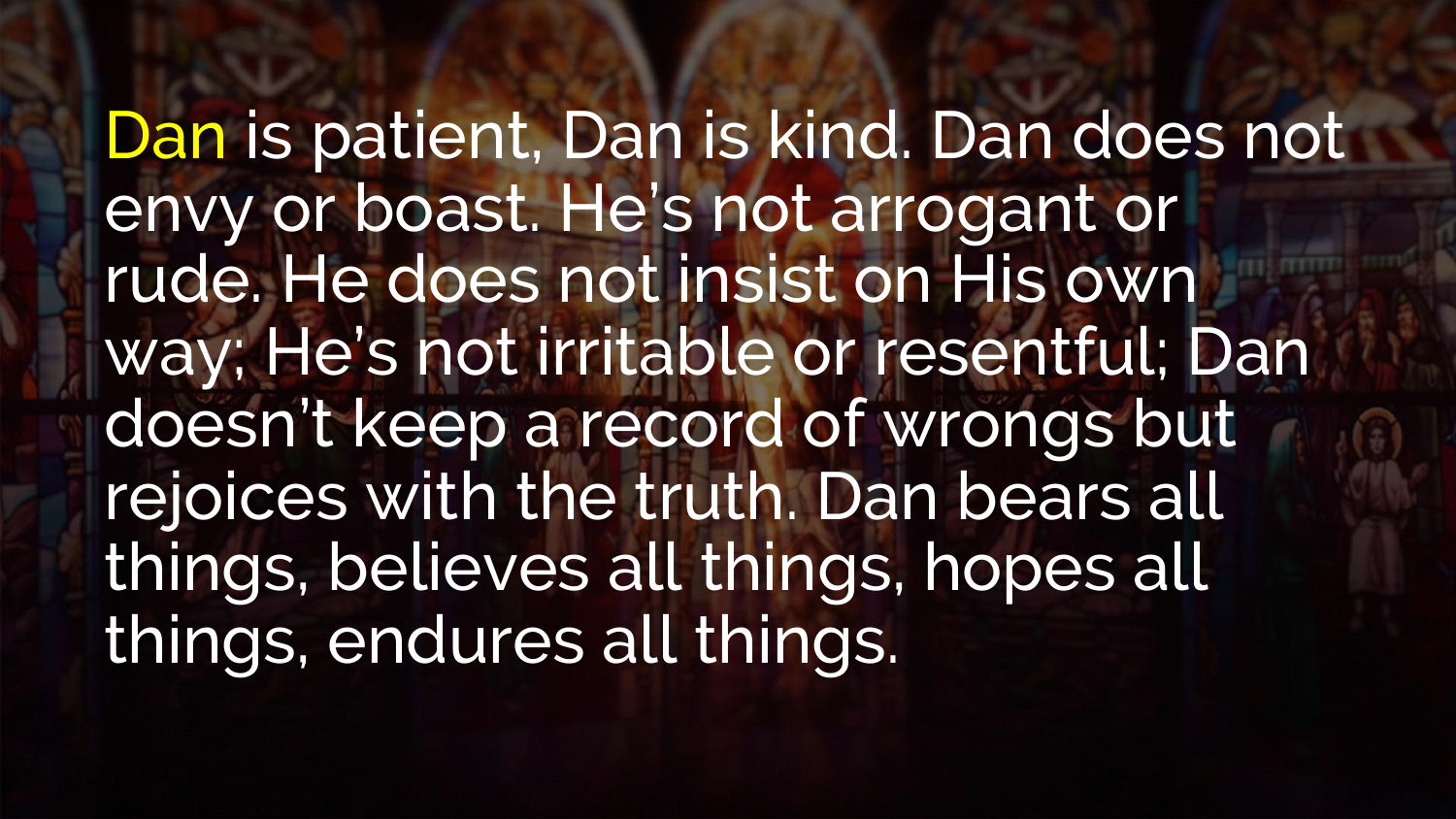"I…urge you to walk in a manner worthy of the calling to which you have been called…speaking the truth in love, we are to grow up in every way into him who is the head, into Christ, from whom the whole body, joined and held together by every joint with which it is equipped, when each part is working properly, makes the body grow so that it builds itself up in love."

- Ephesians 4:1, 15-16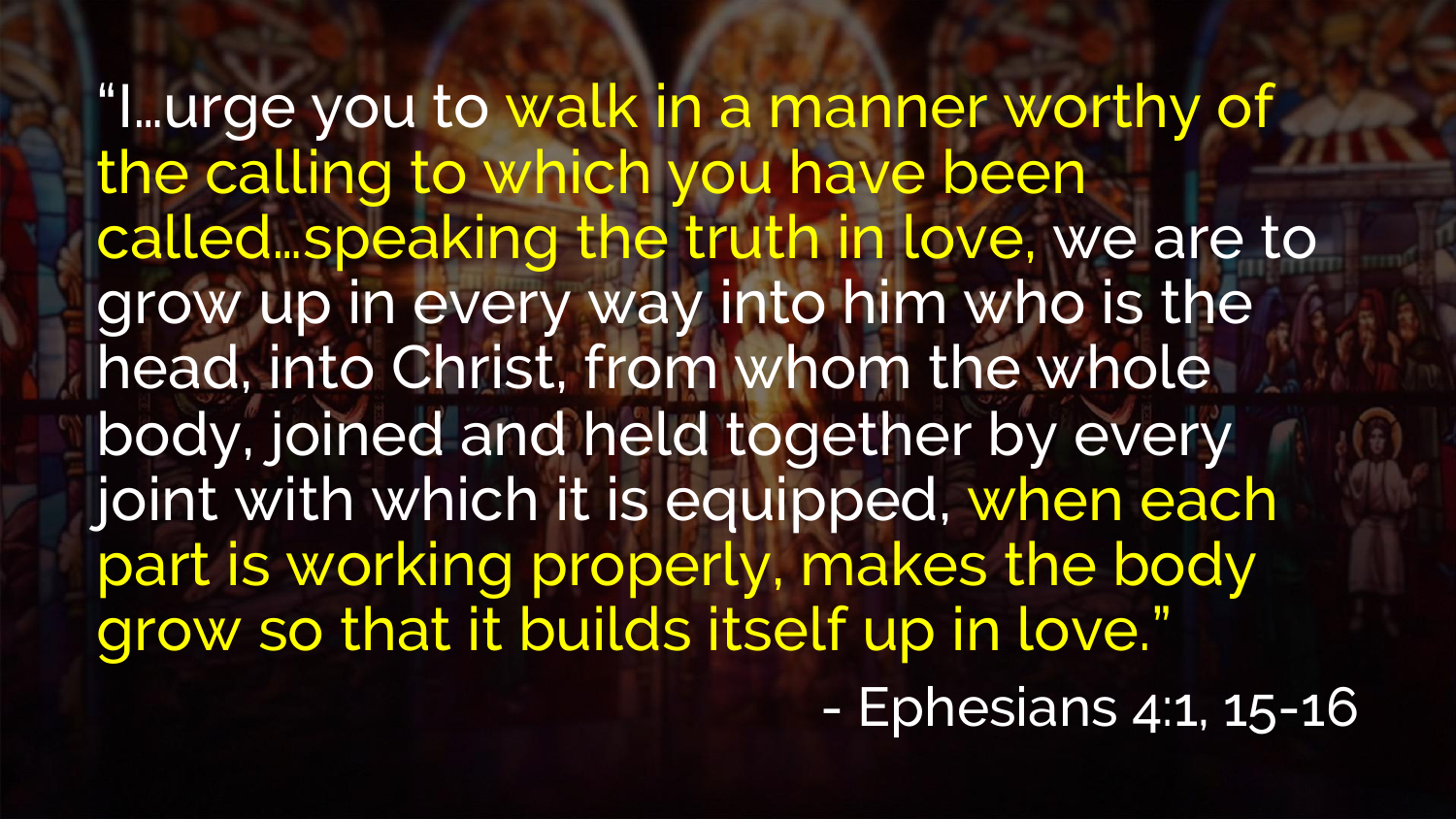First Alliance is patient, FAC is kind. FAC does not envy or boast. They are not arrogant or rude. They do not insist on their own way; They are not irritable or resentful; FAC doesn't keep a record of wrongs but rejoices with the truth. FAC bears all things, believes all things, hopes all things, endures all things.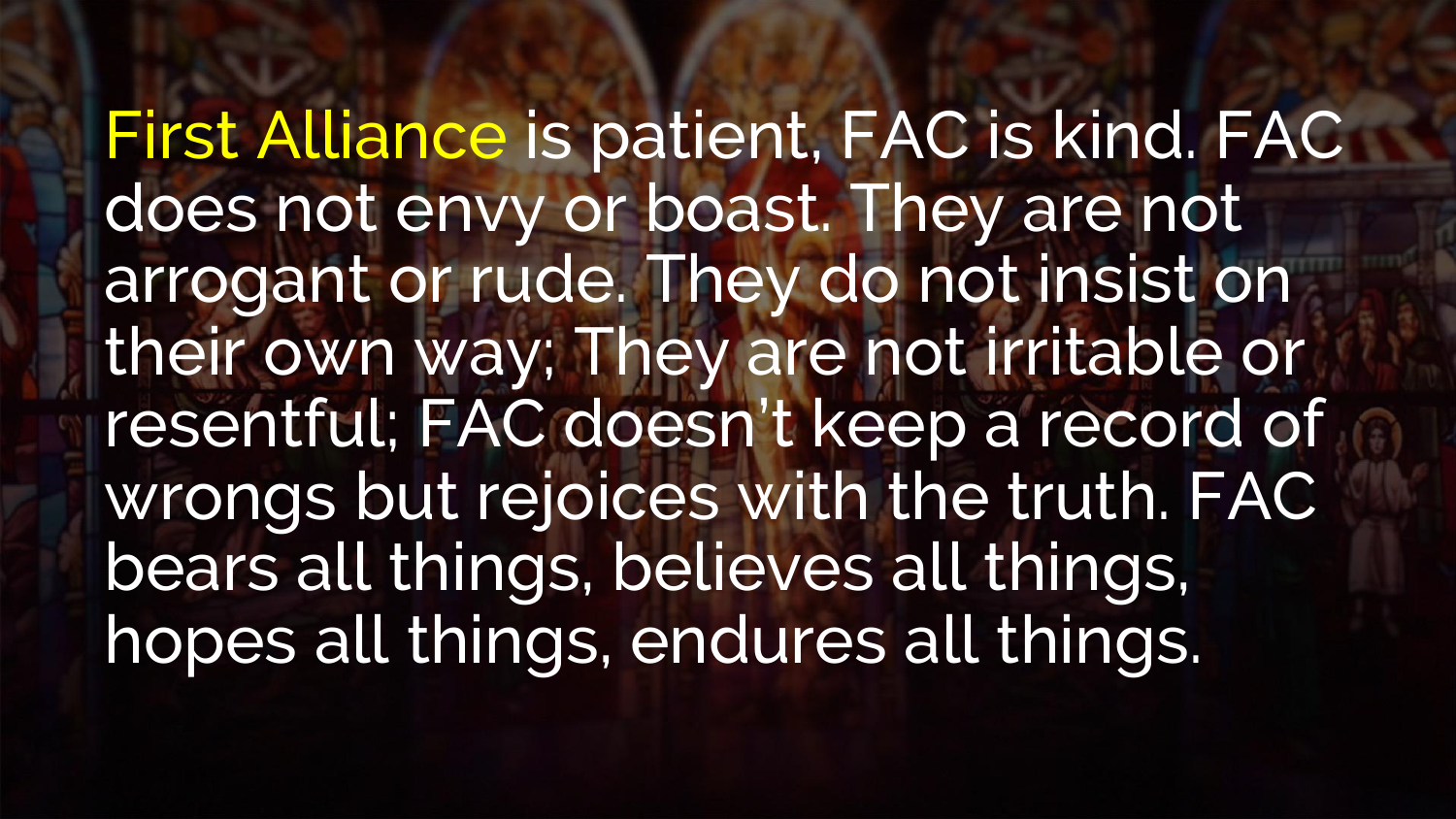### "You have abandoned the love you had at first." - Revelation 2:4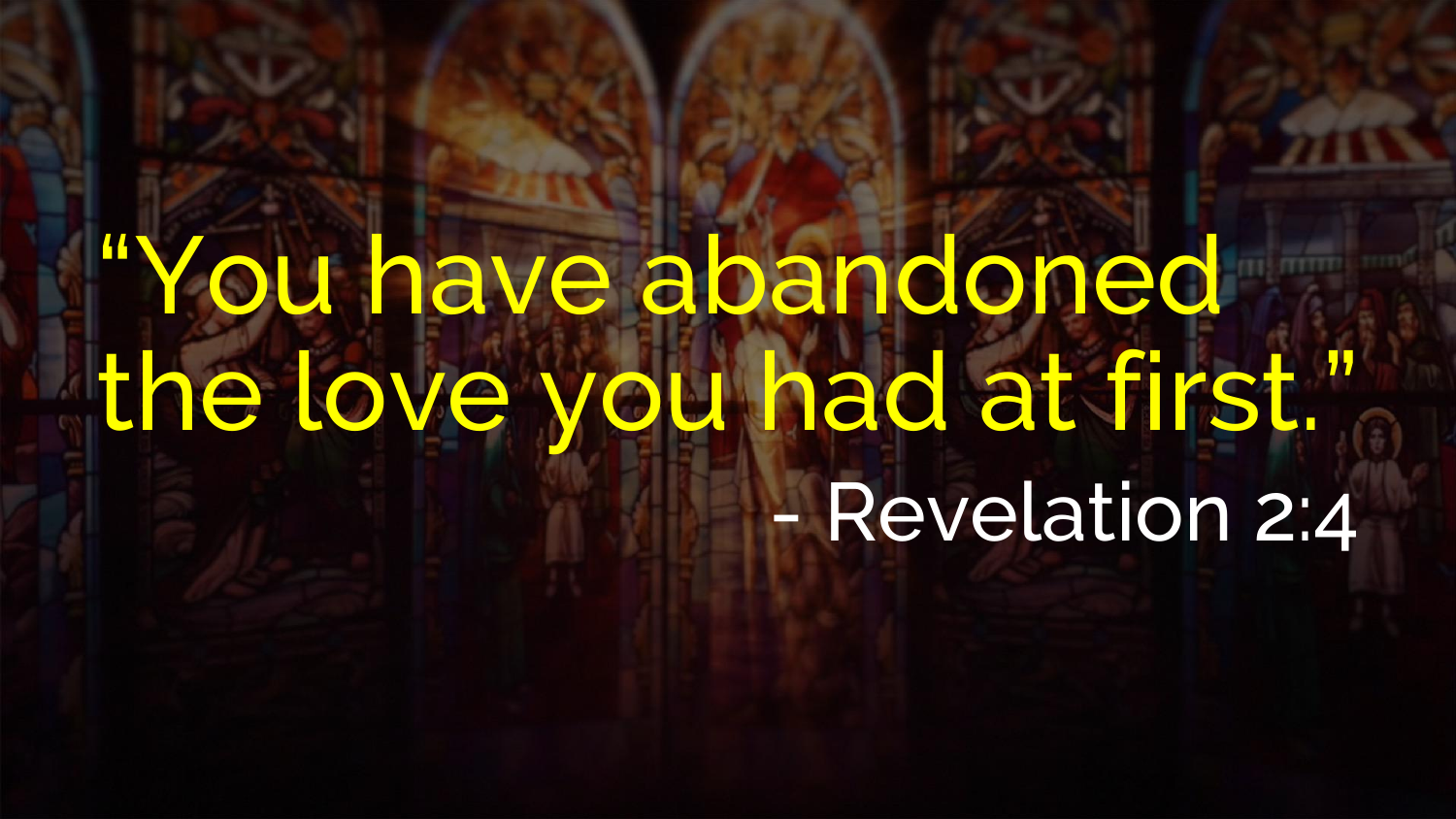"If I speak with human eloquence and angelic ecstasy but don't love, I'm nothing but the creaking of a rusty gate. If I speak God's Word with power, revealing all his mysteries and making everything plain as day, and if I have faith that says to a mountain, "Jump," and it jumps, but I don't love, I'm nothing. If I give everything I own to the poor and even go to the stake to be burned as a martyr, but I don't love, I've gotten nowhere. So, no matter what I say, what I believe, and what I do, I'm bankrupt without love."

- 1 Corinthians 13:1-3, Message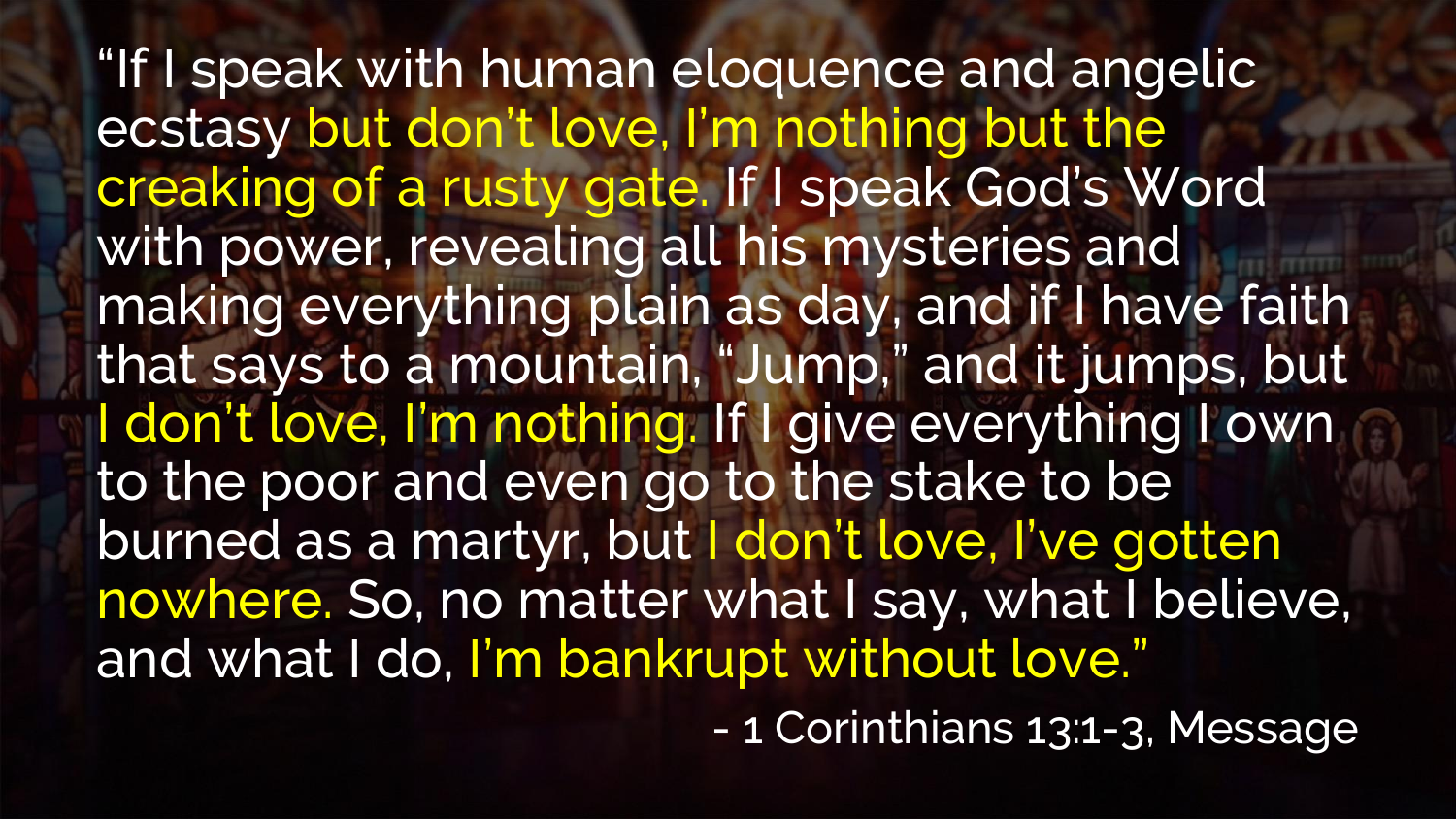Perhaps we're being invited back into the core of what it means to follow Jesus – to simply be in love with Him<br>and love as He loves.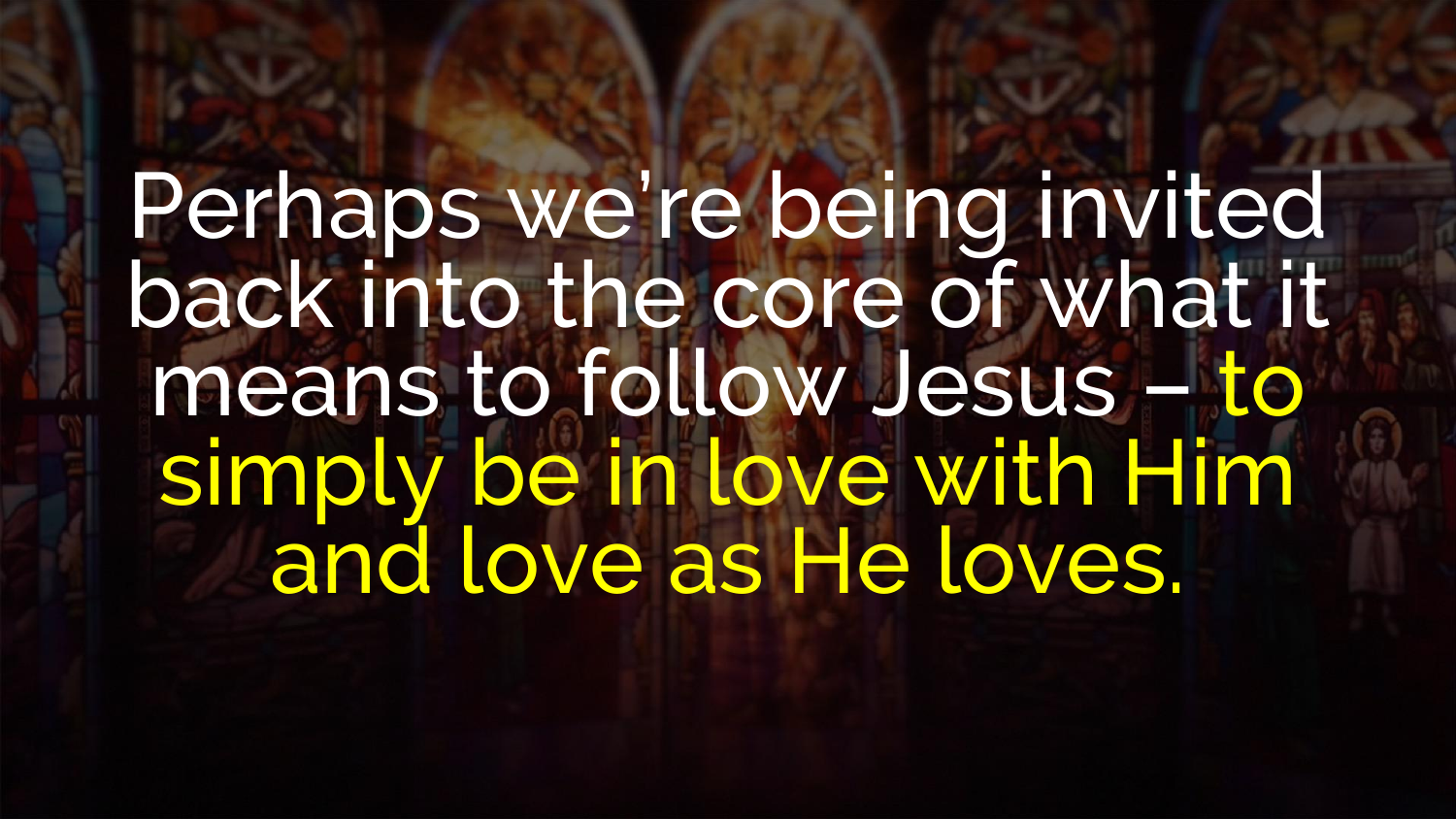"The message I hear Jesus calling to the church could be expressed in this way: Turn from the direction you're currently heading and give yourself to what is truly important: love. This is the height on which I want you to live - not some emotional state that can never be sustainable anyway. The highest expression of our relationship is for you to experience My love. Love Me in return and together we can love everyone around you.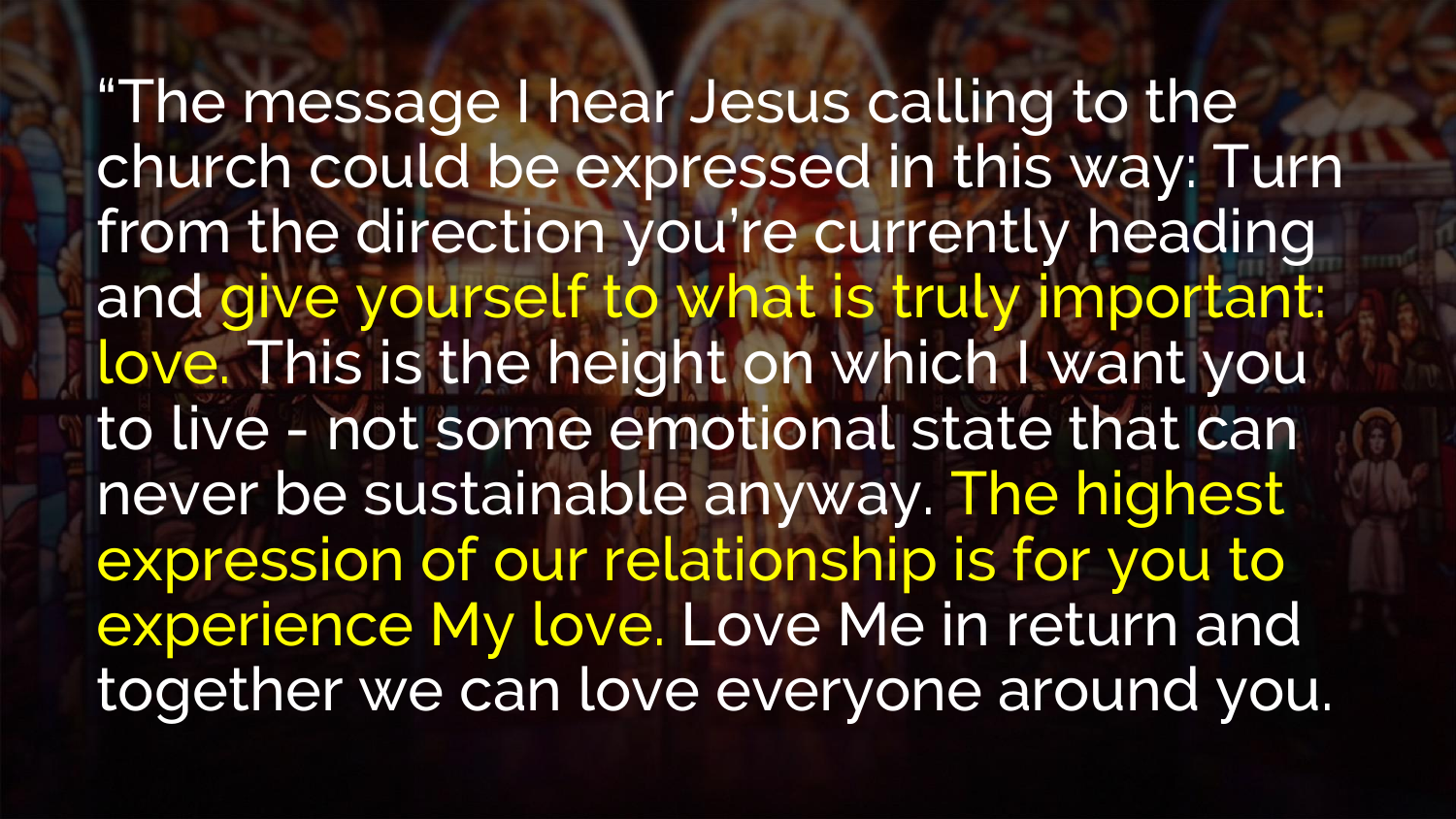This is what it is to be My church. This is what gives me the greatest pleasure. This is when you are at your best. All your dedicated service has been admirable, but without love permeating everything you do, it leaves Me saddened. You've abandoned the first love, the priority of love. Love is to be foremost; yet along your journey of following Me, you laid aside that priority and chose others instead. My church, nothing you prioritize above love will represent Me well, for I *am* love."

- John Stumbo, *A Stained Beauty*